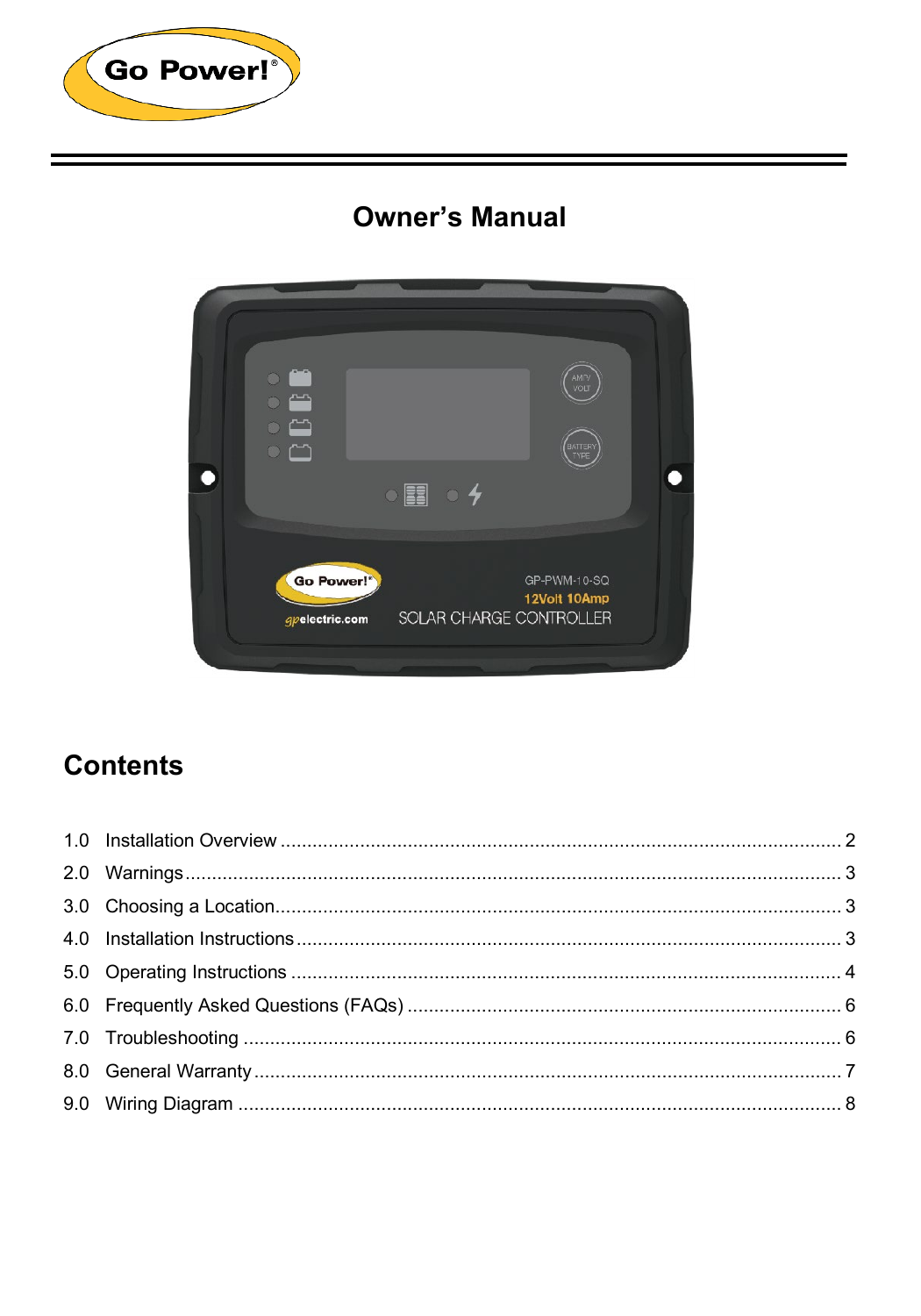# <span id="page-1-0"></span>**1.0 Installation Overview**

### **1.1 Introduction**

A Solar Controller (or Charge Controller / Regulator) maintains the life of the battery by protecting it from overcharging. When your battery has reached a 100% state of charge, the controller prevents overcharging by limiting the current flowing into the batteries from your solar array. The GP-PWM-10-SQ is rated for a continuous solar current input of 10 amps, uses Pulse Width Modulation (PWM) technology and a unique four stage charging system that includes an optional equalize setting to charge and protect your battery bank.

### **1.2 Specifications**

| 102 x 130 x 27 mm<br>Rated solar panel amps for 10A/10AW<br>10<br>AMP<br>Max<br>4.02 x 5.12 x 1.06 in<br>Nominal input solar cell array voltage<br><b>VDC</b><br>15-22<br>Weight: 151 grams / 5.34 oz<br>Max. solar cell array voltage<br>Maximum Wire Gauge: #6 AWG<br>25<br><b>VDC</b><br>Max<br>(output has no load<br>Warranty: 1 year<br>Lowest operating voltage<br>8V<br>Min<br><b>VDC</b><br>(solar or battery side)<br>• PWM charging<br>Max voltage drop-solar panel to battery<br>$\overline{2}$<br>0.25<br>4 Battery charging profiles<br>٠<br>4 Stage charging<br><b>CHARGING CHARACTERISTICS</b><br>$\bullet$<br>Monthly equalize option<br>$\bullet$<br>Min battery start charging voltage<br>3<br><b>VDC</b><br>Min<br>Displays charging current, Battery<br>$\bullet$<br>$3 - 10$<br>$+/-2$<br><b>VDC</b><br>Soft start charging voltage<br>voltage and battery state of charge<br>Soft start charging current (50% PWM<br>Up to 15<br>AMP<br>• Reverse polarity protected<br>duty)<br>• Temperature compensated<br>Bulk charge voltage<br>10-14.6<br>$+/-0.2$<br><b>VDC</b><br>• RoHS compliant<br>Absorption charging voltage at 25°C<br>Accepts up to 10 Amps DC Input<br>$\bullet$<br>LTO type battery<br><b>VDC</b><br>14.0<br>$+/-0.2$<br>Current<br><b>VDC</b><br>Gel type battery<br>14.1<br>$+/-0.2$<br>AGM type battery (DEFAULT setting)<br>14.4<br>$+/-0.2$<br><b>VDC</b><br>The total rated Maximum Power Current<br>LiFePO4 type battery<br>14.4<br>$+/-0.2$<br><b>VDC</b><br>(Imp) of the PV input should not exceed 10<br>WET type battery<br>14.7<br><b>VDC</b><br>$+/-0.2$<br>Amps<br>Calcium type battery<br>14.9<br>$+/-0.2$<br><b>VDC</b><br>Absorption transits to Equalizing or Float condition:<br>Charging current drops to<br>14.9<br>$+/-0.1$<br>AMP<br>Or Absorption charging timer timed out<br>4<br>Hour<br>Equalizing charging active<br>Only for WET or Calcium battery<br>10<br>$+/-0.2$<br><b>VDC</b><br>Automatic equalizing charging<br>28<br>Day<br>periodical<br>15.5<br>VDC<br>Equalizing charging voltage at 25°C<br>$+/-0.2$<br>Equalizing charging timer timed out<br>$\overline{2}$<br>Hour<br>Float charging voltage at 25°C<br><b>VDC</b><br>13.6<br>$+/-0.2$<br>For LTO and LiFePO4 battery<br>$+/-0.2$<br>VDC<br>13.4/14.0<br>For Gel, AGM, WET and Calcium<br>$+/-0.2$<br><b>VDC</b><br>13.6<br>$+/-1%$<br>Voltage control accuracy<br>Battery temperature compensation<br>mV/°C<br>$-24$<br>coefficient<br>Temperature compensation range<br>$-20 - 50$<br>۰C<br><b>PROTECTION</b><br>Reverse polarity & short circuit<br>No reverse current from battery to solar at night<br>Over temperature protection during<br>°C<br>65<br>charging<br>Transient over voltage protection with TVS or varistor<br>#12 AWG stranded -3mm <sup>2</sup><br>Power terminal max stranded wire size<br>Vertical wall mounting<br>Mounting<br>Net Weight<br>Approx. 0.25kg / 0.55lb | Description | Value |  |  | Dimensions $(H \times W \times D)$ : |  |  |
|-------------------------------------------------------------------------------------------------------------------------------------------------------------------------------------------------------------------------------------------------------------------------------------------------------------------------------------------------------------------------------------------------------------------------------------------------------------------------------------------------------------------------------------------------------------------------------------------------------------------------------------------------------------------------------------------------------------------------------------------------------------------------------------------------------------------------------------------------------------------------------------------------------------------------------------------------------------------------------------------------------------------------------------------------------------------------------------------------------------------------------------------------------------------------------------------------------------------------------------------------------------------------------------------------------------------------------------------------------------------------------------------------------------------------------------------------------------------------------------------------------------------------------------------------------------------------------------------------------------------------------------------------------------------------------------------------------------------------------------------------------------------------------------------------------------------------------------------------------------------------------------------------------------------------------------------------------------------------------------------------------------------------------------------------------------------------------------------------------------------------------------------------------------------------------------------------------------------------------------------------------------------------------------------------------------------------------------------------------------------------------------------------------------------------------------------------------------------------------------------------------------------------------------------------------------------------------------------------------------------------------------------------------------------------------------------------------------------------------------------------------------------------------------------------------------------------------------------------------------------------------------------------------------------------------------|-------------|-------|--|--|--------------------------------------|--|--|
|                                                                                                                                                                                                                                                                                                                                                                                                                                                                                                                                                                                                                                                                                                                                                                                                                                                                                                                                                                                                                                                                                                                                                                                                                                                                                                                                                                                                                                                                                                                                                                                                                                                                                                                                                                                                                                                                                                                                                                                                                                                                                                                                                                                                                                                                                                                                                                                                                                                                                                                                                                                                                                                                                                                                                                                                                                                                                                                                     |             |       |  |  |                                      |  |  |
|                                                                                                                                                                                                                                                                                                                                                                                                                                                                                                                                                                                                                                                                                                                                                                                                                                                                                                                                                                                                                                                                                                                                                                                                                                                                                                                                                                                                                                                                                                                                                                                                                                                                                                                                                                                                                                                                                                                                                                                                                                                                                                                                                                                                                                                                                                                                                                                                                                                                                                                                                                                                                                                                                                                                                                                                                                                                                                                                     |             |       |  |  |                                      |  |  |
|                                                                                                                                                                                                                                                                                                                                                                                                                                                                                                                                                                                                                                                                                                                                                                                                                                                                                                                                                                                                                                                                                                                                                                                                                                                                                                                                                                                                                                                                                                                                                                                                                                                                                                                                                                                                                                                                                                                                                                                                                                                                                                                                                                                                                                                                                                                                                                                                                                                                                                                                                                                                                                                                                                                                                                                                                                                                                                                                     |             |       |  |  |                                      |  |  |
|                                                                                                                                                                                                                                                                                                                                                                                                                                                                                                                                                                                                                                                                                                                                                                                                                                                                                                                                                                                                                                                                                                                                                                                                                                                                                                                                                                                                                                                                                                                                                                                                                                                                                                                                                                                                                                                                                                                                                                                                                                                                                                                                                                                                                                                                                                                                                                                                                                                                                                                                                                                                                                                                                                                                                                                                                                                                                                                                     |             |       |  |  |                                      |  |  |
|                                                                                                                                                                                                                                                                                                                                                                                                                                                                                                                                                                                                                                                                                                                                                                                                                                                                                                                                                                                                                                                                                                                                                                                                                                                                                                                                                                                                                                                                                                                                                                                                                                                                                                                                                                                                                                                                                                                                                                                                                                                                                                                                                                                                                                                                                                                                                                                                                                                                                                                                                                                                                                                                                                                                                                                                                                                                                                                                     |             |       |  |  |                                      |  |  |
|                                                                                                                                                                                                                                                                                                                                                                                                                                                                                                                                                                                                                                                                                                                                                                                                                                                                                                                                                                                                                                                                                                                                                                                                                                                                                                                                                                                                                                                                                                                                                                                                                                                                                                                                                                                                                                                                                                                                                                                                                                                                                                                                                                                                                                                                                                                                                                                                                                                                                                                                                                                                                                                                                                                                                                                                                                                                                                                                     |             |       |  |  |                                      |  |  |
|                                                                                                                                                                                                                                                                                                                                                                                                                                                                                                                                                                                                                                                                                                                                                                                                                                                                                                                                                                                                                                                                                                                                                                                                                                                                                                                                                                                                                                                                                                                                                                                                                                                                                                                                                                                                                                                                                                                                                                                                                                                                                                                                                                                                                                                                                                                                                                                                                                                                                                                                                                                                                                                                                                                                                                                                                                                                                                                                     |             |       |  |  |                                      |  |  |
|                                                                                                                                                                                                                                                                                                                                                                                                                                                                                                                                                                                                                                                                                                                                                                                                                                                                                                                                                                                                                                                                                                                                                                                                                                                                                                                                                                                                                                                                                                                                                                                                                                                                                                                                                                                                                                                                                                                                                                                                                                                                                                                                                                                                                                                                                                                                                                                                                                                                                                                                                                                                                                                                                                                                                                                                                                                                                                                                     |             |       |  |  |                                      |  |  |
|                                                                                                                                                                                                                                                                                                                                                                                                                                                                                                                                                                                                                                                                                                                                                                                                                                                                                                                                                                                                                                                                                                                                                                                                                                                                                                                                                                                                                                                                                                                                                                                                                                                                                                                                                                                                                                                                                                                                                                                                                                                                                                                                                                                                                                                                                                                                                                                                                                                                                                                                                                                                                                                                                                                                                                                                                                                                                                                                     |             |       |  |  |                                      |  |  |
|                                                                                                                                                                                                                                                                                                                                                                                                                                                                                                                                                                                                                                                                                                                                                                                                                                                                                                                                                                                                                                                                                                                                                                                                                                                                                                                                                                                                                                                                                                                                                                                                                                                                                                                                                                                                                                                                                                                                                                                                                                                                                                                                                                                                                                                                                                                                                                                                                                                                                                                                                                                                                                                                                                                                                                                                                                                                                                                                     |             |       |  |  |                                      |  |  |
|                                                                                                                                                                                                                                                                                                                                                                                                                                                                                                                                                                                                                                                                                                                                                                                                                                                                                                                                                                                                                                                                                                                                                                                                                                                                                                                                                                                                                                                                                                                                                                                                                                                                                                                                                                                                                                                                                                                                                                                                                                                                                                                                                                                                                                                                                                                                                                                                                                                                                                                                                                                                                                                                                                                                                                                                                                                                                                                                     |             |       |  |  |                                      |  |  |
|                                                                                                                                                                                                                                                                                                                                                                                                                                                                                                                                                                                                                                                                                                                                                                                                                                                                                                                                                                                                                                                                                                                                                                                                                                                                                                                                                                                                                                                                                                                                                                                                                                                                                                                                                                                                                                                                                                                                                                                                                                                                                                                                                                                                                                                                                                                                                                                                                                                                                                                                                                                                                                                                                                                                                                                                                                                                                                                                     |             |       |  |  |                                      |  |  |
|                                                                                                                                                                                                                                                                                                                                                                                                                                                                                                                                                                                                                                                                                                                                                                                                                                                                                                                                                                                                                                                                                                                                                                                                                                                                                                                                                                                                                                                                                                                                                                                                                                                                                                                                                                                                                                                                                                                                                                                                                                                                                                                                                                                                                                                                                                                                                                                                                                                                                                                                                                                                                                                                                                                                                                                                                                                                                                                                     |             |       |  |  |                                      |  |  |
|                                                                                                                                                                                                                                                                                                                                                                                                                                                                                                                                                                                                                                                                                                                                                                                                                                                                                                                                                                                                                                                                                                                                                                                                                                                                                                                                                                                                                                                                                                                                                                                                                                                                                                                                                                                                                                                                                                                                                                                                                                                                                                                                                                                                                                                                                                                                                                                                                                                                                                                                                                                                                                                                                                                                                                                                                                                                                                                                     |             |       |  |  |                                      |  |  |
|                                                                                                                                                                                                                                                                                                                                                                                                                                                                                                                                                                                                                                                                                                                                                                                                                                                                                                                                                                                                                                                                                                                                                                                                                                                                                                                                                                                                                                                                                                                                                                                                                                                                                                                                                                                                                                                                                                                                                                                                                                                                                                                                                                                                                                                                                                                                                                                                                                                                                                                                                                                                                                                                                                                                                                                                                                                                                                                                     |             |       |  |  |                                      |  |  |
|                                                                                                                                                                                                                                                                                                                                                                                                                                                                                                                                                                                                                                                                                                                                                                                                                                                                                                                                                                                                                                                                                                                                                                                                                                                                                                                                                                                                                                                                                                                                                                                                                                                                                                                                                                                                                                                                                                                                                                                                                                                                                                                                                                                                                                                                                                                                                                                                                                                                                                                                                                                                                                                                                                                                                                                                                                                                                                                                     |             |       |  |  |                                      |  |  |
|                                                                                                                                                                                                                                                                                                                                                                                                                                                                                                                                                                                                                                                                                                                                                                                                                                                                                                                                                                                                                                                                                                                                                                                                                                                                                                                                                                                                                                                                                                                                                                                                                                                                                                                                                                                                                                                                                                                                                                                                                                                                                                                                                                                                                                                                                                                                                                                                                                                                                                                                                                                                                                                                                                                                                                                                                                                                                                                                     |             |       |  |  |                                      |  |  |
|                                                                                                                                                                                                                                                                                                                                                                                                                                                                                                                                                                                                                                                                                                                                                                                                                                                                                                                                                                                                                                                                                                                                                                                                                                                                                                                                                                                                                                                                                                                                                                                                                                                                                                                                                                                                                                                                                                                                                                                                                                                                                                                                                                                                                                                                                                                                                                                                                                                                                                                                                                                                                                                                                                                                                                                                                                                                                                                                     |             |       |  |  |                                      |  |  |
|                                                                                                                                                                                                                                                                                                                                                                                                                                                                                                                                                                                                                                                                                                                                                                                                                                                                                                                                                                                                                                                                                                                                                                                                                                                                                                                                                                                                                                                                                                                                                                                                                                                                                                                                                                                                                                                                                                                                                                                                                                                                                                                                                                                                                                                                                                                                                                                                                                                                                                                                                                                                                                                                                                                                                                                                                                                                                                                                     |             |       |  |  |                                      |  |  |
|                                                                                                                                                                                                                                                                                                                                                                                                                                                                                                                                                                                                                                                                                                                                                                                                                                                                                                                                                                                                                                                                                                                                                                                                                                                                                                                                                                                                                                                                                                                                                                                                                                                                                                                                                                                                                                                                                                                                                                                                                                                                                                                                                                                                                                                                                                                                                                                                                                                                                                                                                                                                                                                                                                                                                                                                                                                                                                                                     |             |       |  |  |                                      |  |  |
|                                                                                                                                                                                                                                                                                                                                                                                                                                                                                                                                                                                                                                                                                                                                                                                                                                                                                                                                                                                                                                                                                                                                                                                                                                                                                                                                                                                                                                                                                                                                                                                                                                                                                                                                                                                                                                                                                                                                                                                                                                                                                                                                                                                                                                                                                                                                                                                                                                                                                                                                                                                                                                                                                                                                                                                                                                                                                                                                     |             |       |  |  |                                      |  |  |
|                                                                                                                                                                                                                                                                                                                                                                                                                                                                                                                                                                                                                                                                                                                                                                                                                                                                                                                                                                                                                                                                                                                                                                                                                                                                                                                                                                                                                                                                                                                                                                                                                                                                                                                                                                                                                                                                                                                                                                                                                                                                                                                                                                                                                                                                                                                                                                                                                                                                                                                                                                                                                                                                                                                                                                                                                                                                                                                                     |             |       |  |  |                                      |  |  |
|                                                                                                                                                                                                                                                                                                                                                                                                                                                                                                                                                                                                                                                                                                                                                                                                                                                                                                                                                                                                                                                                                                                                                                                                                                                                                                                                                                                                                                                                                                                                                                                                                                                                                                                                                                                                                                                                                                                                                                                                                                                                                                                                                                                                                                                                                                                                                                                                                                                                                                                                                                                                                                                                                                                                                                                                                                                                                                                                     |             |       |  |  |                                      |  |  |
|                                                                                                                                                                                                                                                                                                                                                                                                                                                                                                                                                                                                                                                                                                                                                                                                                                                                                                                                                                                                                                                                                                                                                                                                                                                                                                                                                                                                                                                                                                                                                                                                                                                                                                                                                                                                                                                                                                                                                                                                                                                                                                                                                                                                                                                                                                                                                                                                                                                                                                                                                                                                                                                                                                                                                                                                                                                                                                                                     |             |       |  |  |                                      |  |  |
|                                                                                                                                                                                                                                                                                                                                                                                                                                                                                                                                                                                                                                                                                                                                                                                                                                                                                                                                                                                                                                                                                                                                                                                                                                                                                                                                                                                                                                                                                                                                                                                                                                                                                                                                                                                                                                                                                                                                                                                                                                                                                                                                                                                                                                                                                                                                                                                                                                                                                                                                                                                                                                                                                                                                                                                                                                                                                                                                     |             |       |  |  |                                      |  |  |
|                                                                                                                                                                                                                                                                                                                                                                                                                                                                                                                                                                                                                                                                                                                                                                                                                                                                                                                                                                                                                                                                                                                                                                                                                                                                                                                                                                                                                                                                                                                                                                                                                                                                                                                                                                                                                                                                                                                                                                                                                                                                                                                                                                                                                                                                                                                                                                                                                                                                                                                                                                                                                                                                                                                                                                                                                                                                                                                                     |             |       |  |  |                                      |  |  |
|                                                                                                                                                                                                                                                                                                                                                                                                                                                                                                                                                                                                                                                                                                                                                                                                                                                                                                                                                                                                                                                                                                                                                                                                                                                                                                                                                                                                                                                                                                                                                                                                                                                                                                                                                                                                                                                                                                                                                                                                                                                                                                                                                                                                                                                                                                                                                                                                                                                                                                                                                                                                                                                                                                                                                                                                                                                                                                                                     |             |       |  |  |                                      |  |  |
|                                                                                                                                                                                                                                                                                                                                                                                                                                                                                                                                                                                                                                                                                                                                                                                                                                                                                                                                                                                                                                                                                                                                                                                                                                                                                                                                                                                                                                                                                                                                                                                                                                                                                                                                                                                                                                                                                                                                                                                                                                                                                                                                                                                                                                                                                                                                                                                                                                                                                                                                                                                                                                                                                                                                                                                                                                                                                                                                     |             |       |  |  |                                      |  |  |
|                                                                                                                                                                                                                                                                                                                                                                                                                                                                                                                                                                                                                                                                                                                                                                                                                                                                                                                                                                                                                                                                                                                                                                                                                                                                                                                                                                                                                                                                                                                                                                                                                                                                                                                                                                                                                                                                                                                                                                                                                                                                                                                                                                                                                                                                                                                                                                                                                                                                                                                                                                                                                                                                                                                                                                                                                                                                                                                                     |             |       |  |  |                                      |  |  |
|                                                                                                                                                                                                                                                                                                                                                                                                                                                                                                                                                                                                                                                                                                                                                                                                                                                                                                                                                                                                                                                                                                                                                                                                                                                                                                                                                                                                                                                                                                                                                                                                                                                                                                                                                                                                                                                                                                                                                                                                                                                                                                                                                                                                                                                                                                                                                                                                                                                                                                                                                                                                                                                                                                                                                                                                                                                                                                                                     |             |       |  |  |                                      |  |  |
|                                                                                                                                                                                                                                                                                                                                                                                                                                                                                                                                                                                                                                                                                                                                                                                                                                                                                                                                                                                                                                                                                                                                                                                                                                                                                                                                                                                                                                                                                                                                                                                                                                                                                                                                                                                                                                                                                                                                                                                                                                                                                                                                                                                                                                                                                                                                                                                                                                                                                                                                                                                                                                                                                                                                                                                                                                                                                                                                     |             |       |  |  |                                      |  |  |
|                                                                                                                                                                                                                                                                                                                                                                                                                                                                                                                                                                                                                                                                                                                                                                                                                                                                                                                                                                                                                                                                                                                                                                                                                                                                                                                                                                                                                                                                                                                                                                                                                                                                                                                                                                                                                                                                                                                                                                                                                                                                                                                                                                                                                                                                                                                                                                                                                                                                                                                                                                                                                                                                                                                                                                                                                                                                                                                                     |             |       |  |  |                                      |  |  |
|                                                                                                                                                                                                                                                                                                                                                                                                                                                                                                                                                                                                                                                                                                                                                                                                                                                                                                                                                                                                                                                                                                                                                                                                                                                                                                                                                                                                                                                                                                                                                                                                                                                                                                                                                                                                                                                                                                                                                                                                                                                                                                                                                                                                                                                                                                                                                                                                                                                                                                                                                                                                                                                                                                                                                                                                                                                                                                                                     |             |       |  |  |                                      |  |  |
|                                                                                                                                                                                                                                                                                                                                                                                                                                                                                                                                                                                                                                                                                                                                                                                                                                                                                                                                                                                                                                                                                                                                                                                                                                                                                                                                                                                                                                                                                                                                                                                                                                                                                                                                                                                                                                                                                                                                                                                                                                                                                                                                                                                                                                                                                                                                                                                                                                                                                                                                                                                                                                                                                                                                                                                                                                                                                                                                     |             |       |  |  |                                      |  |  |
|                                                                                                                                                                                                                                                                                                                                                                                                                                                                                                                                                                                                                                                                                                                                                                                                                                                                                                                                                                                                                                                                                                                                                                                                                                                                                                                                                                                                                                                                                                                                                                                                                                                                                                                                                                                                                                                                                                                                                                                                                                                                                                                                                                                                                                                                                                                                                                                                                                                                                                                                                                                                                                                                                                                                                                                                                                                                                                                                     |             |       |  |  |                                      |  |  |
|                                                                                                                                                                                                                                                                                                                                                                                                                                                                                                                                                                                                                                                                                                                                                                                                                                                                                                                                                                                                                                                                                                                                                                                                                                                                                                                                                                                                                                                                                                                                                                                                                                                                                                                                                                                                                                                                                                                                                                                                                                                                                                                                                                                                                                                                                                                                                                                                                                                                                                                                                                                                                                                                                                                                                                                                                                                                                                                                     |             |       |  |  |                                      |  |  |
|                                                                                                                                                                                                                                                                                                                                                                                                                                                                                                                                                                                                                                                                                                                                                                                                                                                                                                                                                                                                                                                                                                                                                                                                                                                                                                                                                                                                                                                                                                                                                                                                                                                                                                                                                                                                                                                                                                                                                                                                                                                                                                                                                                                                                                                                                                                                                                                                                                                                                                                                                                                                                                                                                                                                                                                                                                                                                                                                     |             |       |  |  |                                      |  |  |
|                                                                                                                                                                                                                                                                                                                                                                                                                                                                                                                                                                                                                                                                                                                                                                                                                                                                                                                                                                                                                                                                                                                                                                                                                                                                                                                                                                                                                                                                                                                                                                                                                                                                                                                                                                                                                                                                                                                                                                                                                                                                                                                                                                                                                                                                                                                                                                                                                                                                                                                                                                                                                                                                                                                                                                                                                                                                                                                                     |             |       |  |  |                                      |  |  |
|                                                                                                                                                                                                                                                                                                                                                                                                                                                                                                                                                                                                                                                                                                                                                                                                                                                                                                                                                                                                                                                                                                                                                                                                                                                                                                                                                                                                                                                                                                                                                                                                                                                                                                                                                                                                                                                                                                                                                                                                                                                                                                                                                                                                                                                                                                                                                                                                                                                                                                                                                                                                                                                                                                                                                                                                                                                                                                                                     |             |       |  |  |                                      |  |  |
|                                                                                                                                                                                                                                                                                                                                                                                                                                                                                                                                                                                                                                                                                                                                                                                                                                                                                                                                                                                                                                                                                                                                                                                                                                                                                                                                                                                                                                                                                                                                                                                                                                                                                                                                                                                                                                                                                                                                                                                                                                                                                                                                                                                                                                                                                                                                                                                                                                                                                                                                                                                                                                                                                                                                                                                                                                                                                                                                     |             |       |  |  |                                      |  |  |
|                                                                                                                                                                                                                                                                                                                                                                                                                                                                                                                                                                                                                                                                                                                                                                                                                                                                                                                                                                                                                                                                                                                                                                                                                                                                                                                                                                                                                                                                                                                                                                                                                                                                                                                                                                                                                                                                                                                                                                                                                                                                                                                                                                                                                                                                                                                                                                                                                                                                                                                                                                                                                                                                                                                                                                                                                                                                                                                                     |             |       |  |  |                                      |  |  |
|                                                                                                                                                                                                                                                                                                                                                                                                                                                                                                                                                                                                                                                                                                                                                                                                                                                                                                                                                                                                                                                                                                                                                                                                                                                                                                                                                                                                                                                                                                                                                                                                                                                                                                                                                                                                                                                                                                                                                                                                                                                                                                                                                                                                                                                                                                                                                                                                                                                                                                                                                                                                                                                                                                                                                                                                                                                                                                                                     |             |       |  |  |                                      |  |  |
|                                                                                                                                                                                                                                                                                                                                                                                                                                                                                                                                                                                                                                                                                                                                                                                                                                                                                                                                                                                                                                                                                                                                                                                                                                                                                                                                                                                                                                                                                                                                                                                                                                                                                                                                                                                                                                                                                                                                                                                                                                                                                                                                                                                                                                                                                                                                                                                                                                                                                                                                                                                                                                                                                                                                                                                                                                                                                                                                     |             |       |  |  |                                      |  |  |
|                                                                                                                                                                                                                                                                                                                                                                                                                                                                                                                                                                                                                                                                                                                                                                                                                                                                                                                                                                                                                                                                                                                                                                                                                                                                                                                                                                                                                                                                                                                                                                                                                                                                                                                                                                                                                                                                                                                                                                                                                                                                                                                                                                                                                                                                                                                                                                                                                                                                                                                                                                                                                                                                                                                                                                                                                                                                                                                                     |             |       |  |  |                                      |  |  |
|                                                                                                                                                                                                                                                                                                                                                                                                                                                                                                                                                                                                                                                                                                                                                                                                                                                                                                                                                                                                                                                                                                                                                                                                                                                                                                                                                                                                                                                                                                                                                                                                                                                                                                                                                                                                                                                                                                                                                                                                                                                                                                                                                                                                                                                                                                                                                                                                                                                                                                                                                                                                                                                                                                                                                                                                                                                                                                                                     |             |       |  |  |                                      |  |  |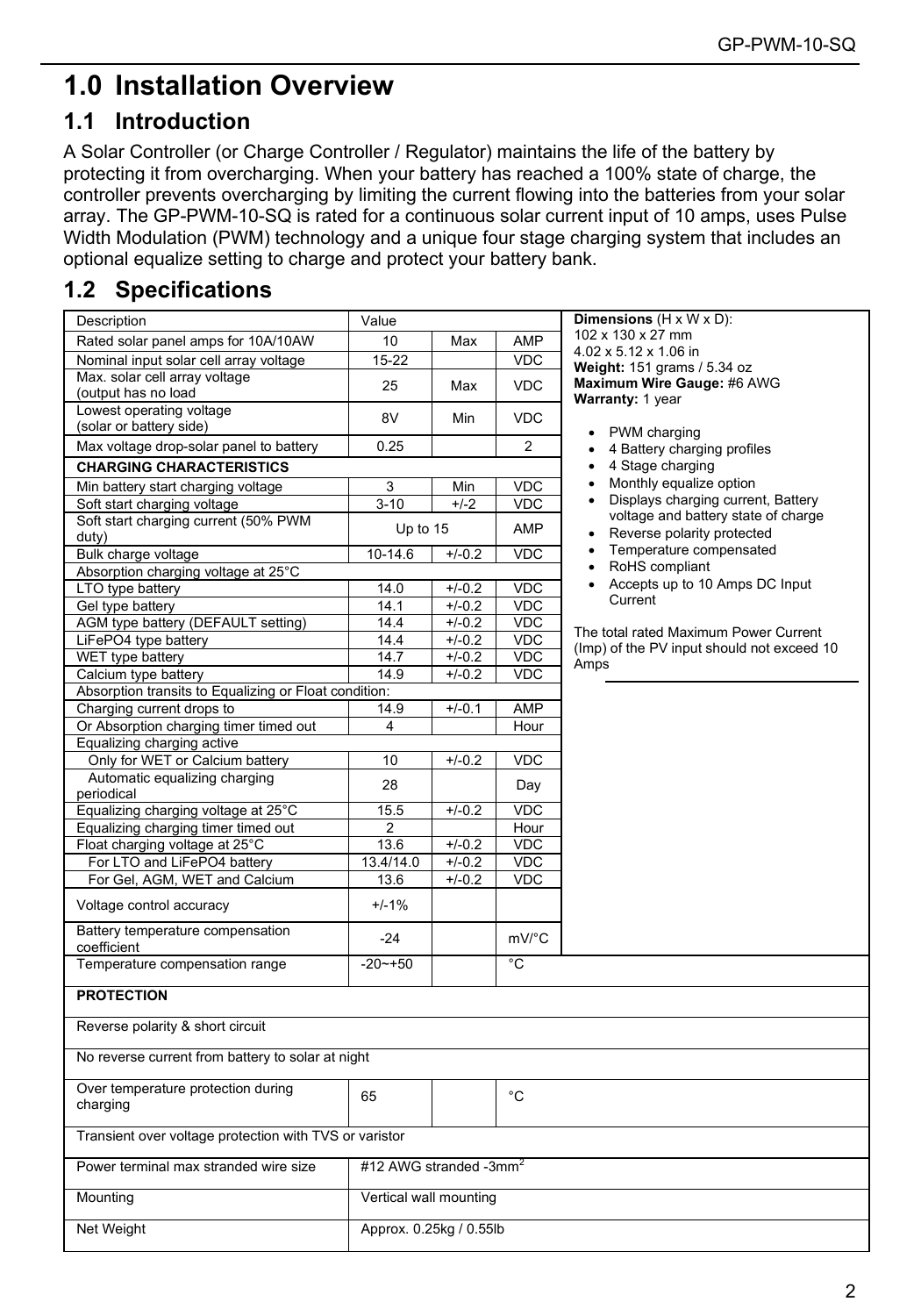| <b>ENVIRONMENTAL CHARACTERISTICS</b> |                                                    |
|--------------------------------------|----------------------------------------------------|
| Operating temperature                | $-20 \sim 50^{\circ}$ C / $-13 \sim 122^{\circ}$ F |
| Storage temperature                  | $-40 \sim 85^{\circ}$ C / $-40 \sim 185^{\circ}$ F |
| Operating humidity range             | 100% no condensation                               |

## <span id="page-2-0"></span>**2.0 Warnings**

| Disconnect all<br>power sources                                                | Electricity can be very dangerous. Installation should be performed only<br>by a licensed electrician or qualified personnel.                                                                                                                                                                                                                                                                                     |
|--------------------------------------------------------------------------------|-------------------------------------------------------------------------------------------------------------------------------------------------------------------------------------------------------------------------------------------------------------------------------------------------------------------------------------------------------------------------------------------------------------------|
| Battery and wiring<br>safety                                                   | Observe all safety precautions of the battery manufacturer when<br>handling or working around batteries. When charging, batteries produce<br>hydrogen gas, which is highly explosive.                                                                                                                                                                                                                             |
| Wiring connections                                                             | Ensure all connections are tight and secure. Loose connections may<br>generate sparks and heat. Be sure to check connections one week after<br>installation to ensure they are still tight.                                                                                                                                                                                                                       |
| Work safely                                                                    | Wear protective eyewear and appropriate clothing during installation.<br>Use extreme caution when working with electricity and when handling<br>and working around batteries.                                                                                                                                                                                                                                     |
| Observe correct<br>polarity                                                    | Reverse polarity of the battery terminals will cause the controller to give<br>a warning tone. Reverse connection of the array will not cause an alarm<br>but the controller will not function. Failure to correct this fault could<br>damage the controller.                                                                                                                                                     |
| Do not exceed the<br>GP-PWM-10-SQ<br>Amp current and<br>max voltage<br>ratings | The current rating of the solar system is the sum of the Maximum Power<br>Current (Imp) of the solar PV strings in parallel. The resulting system<br>Imp current is not to exceed 10A. The voltage of the array is the rated<br>open circuit voltage (Voc) of the PV array and is not to exceed 28V. If<br>your solar system exceeds these ratings, contact your dealer for a<br>suitable controller alternative. |

# <span id="page-2-1"></span>**3.0 Choosing a Location**

The GP-PWM-10-SQ is designed to be mounted against a wall, out of the way but easily visible. The GP-PWM-10-SQ should be:

- Mounted as close to the battery as possible
- Mounted on a vertical surface to optimize cooling of the unit
- Indoors, protected from the weather

Solar should connect directly to the controller. Positive and negative battery connections must connect directly from the controller to the batteries. Use of a positive or negative distribution bus is allowed between the controller and battery as long as it is properly sized, electrically safe and an adequate wire size is maintained. **Note:** In a RV, the most common controller location is above the refrigerator. The wire from the solar array most commonly enters the RV through the fridge vent on the roof.

# <span id="page-2-2"></span>**4.0 Installation Instructions**

**1. Select wire type and gauge.** If this GP-PWM-10-SQ was purchased as part of a Go Power! Solar Power Kit, appropriate wire type, gauge and length is provided. Please continue to **Section 5**, "Operating Instructions." If the GP-PWM-10-SQ was purchased separately, follow the instructions included here. Wire type is recommended to be a stranded aluminum UV resistant wire. Wire fatigue and the likelihood of a loose connection are greatly reduced in stranded wire compared to solid wire. Wire gauge should be able to sustain rated current as well as minimizing voltage drop.

| <b>Suggested Min. Wire Gauge</b> (Cable 25 ft. max. from solar array to battery bank) |                                  |                                |  |  |  |  |  |
|---------------------------------------------------------------------------------------|----------------------------------|--------------------------------|--|--|--|--|--|
| 80 Watt                                                                               | #12 Wire Gauge                   | For other applications, please |  |  |  |  |  |
| 95 Watt<br>160 Watt                                                                   | #10 Wire Gauge<br>#10 Wire Gauge | refer to standard wire quide.  |  |  |  |  |  |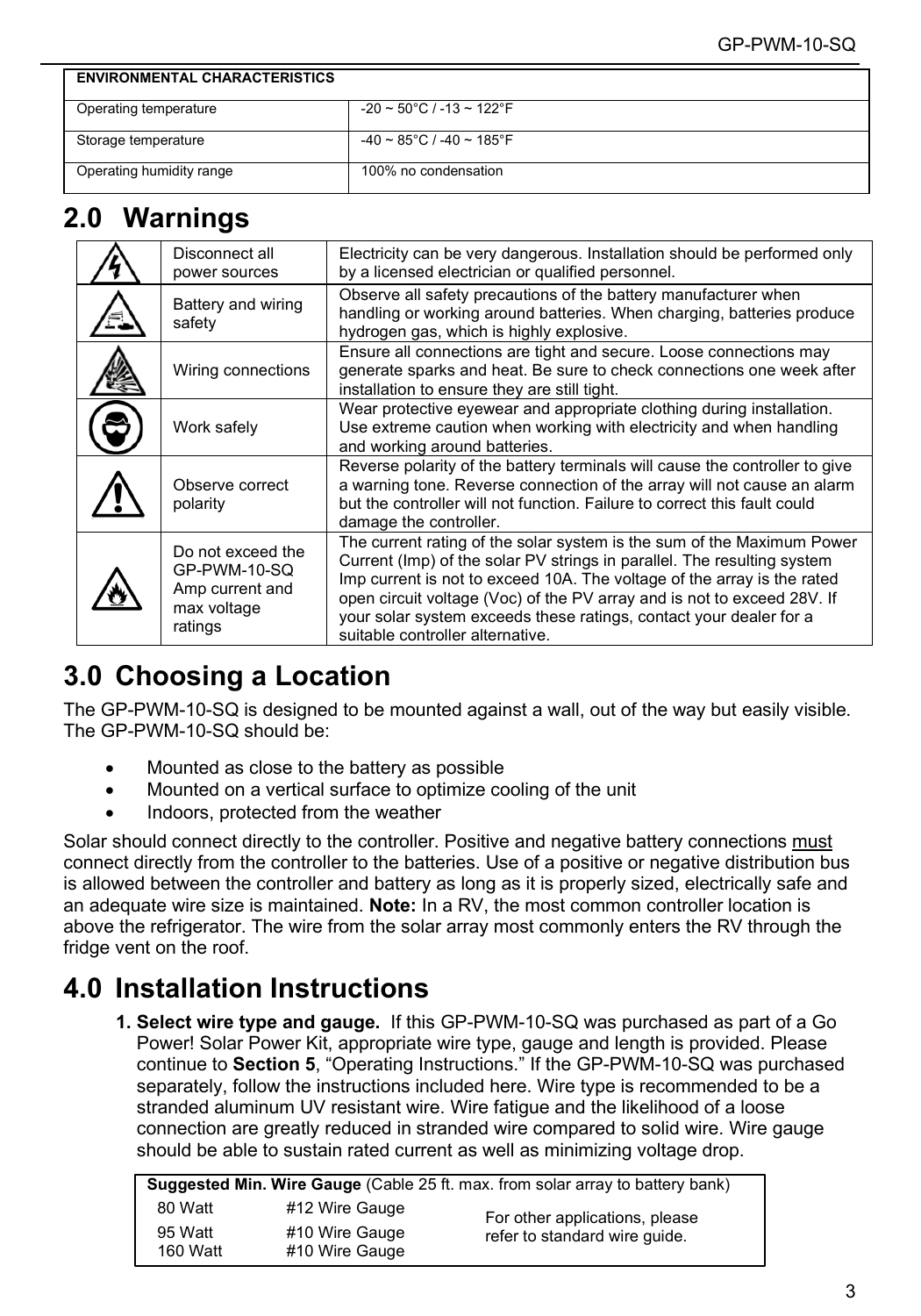

**Identify the polarity (pos. and neg.) on the cable used for the battery and solar module. Use colored wires or mark the wire ends with tags. Although the GP-PWM-10-SQ is protected, a reverse polarity contact may damage the unit**

**2. Wiring the GP-PWM-10-SQ.** Wire the GP-PWM-10-SQ according to the wiring schematic in **Section 9**. Run wires from the solar array and the batteries to the location of the GP-PWM-10-SQ. Keep the solar array covered with an opaque material until all wiring is completed. Torque all terminal screws to 16 inch pounds (1.8N.m). Connect the battery wiring to the controller first and then connect the battery wiring to the battery.



**Use appropriate circuit protection on any conductor attached to a battery.**

With battery power attached, the controller should power up and display information. Connect the solar wiring to the controller and remove the opaque material from the solar array. The negative solar array and battery wiring must be connected directly to the controller for proper operation. Do not connect the negative solar array or negative battery controller wiring to the chassis of the vehicle.

**3. Mounting the GP-PWM-10-SQ.** Mount the GP-PWM-10-SQ to the wall using the included two mounting screws. After 30 days of operation, re-torque all terminal screws to ensure the wires are properly secured to the controller. Congratulations, your GP-PWM-10-SQ should now be operational. If the battery power is low and the solar array is producing power, your battery should begin to charge.

**You must set the battery type on the GP-PWM-10-SQ before you begin to use the controller. See section 5.2**

# <span id="page-3-0"></span>**5.0 Operating Instructions**

## **5.1 Power Up**

Please check your battery manufacturer's specifications to select correct battery type. The unit provides 4 battery types for selections: Gel, AGM, WET (conventional lead acid), and Calcium.

## **5.2 Setting the Battery Type / Charging Profile**

Press **BATTERY TYPE button and hold for 3 seconds** to go into your battery type selection mode, the battery types you select will be shown on the LCD meter. The controller will automatically memorize your battery type setting.



### **Incorrect battery type setting may damage your battery.**

When the controller powers on, the unit will run self-test mode and automatically show below items on LCD before going into charging process. Refer to the Battery Charge Profile Chart on for details on each profile.

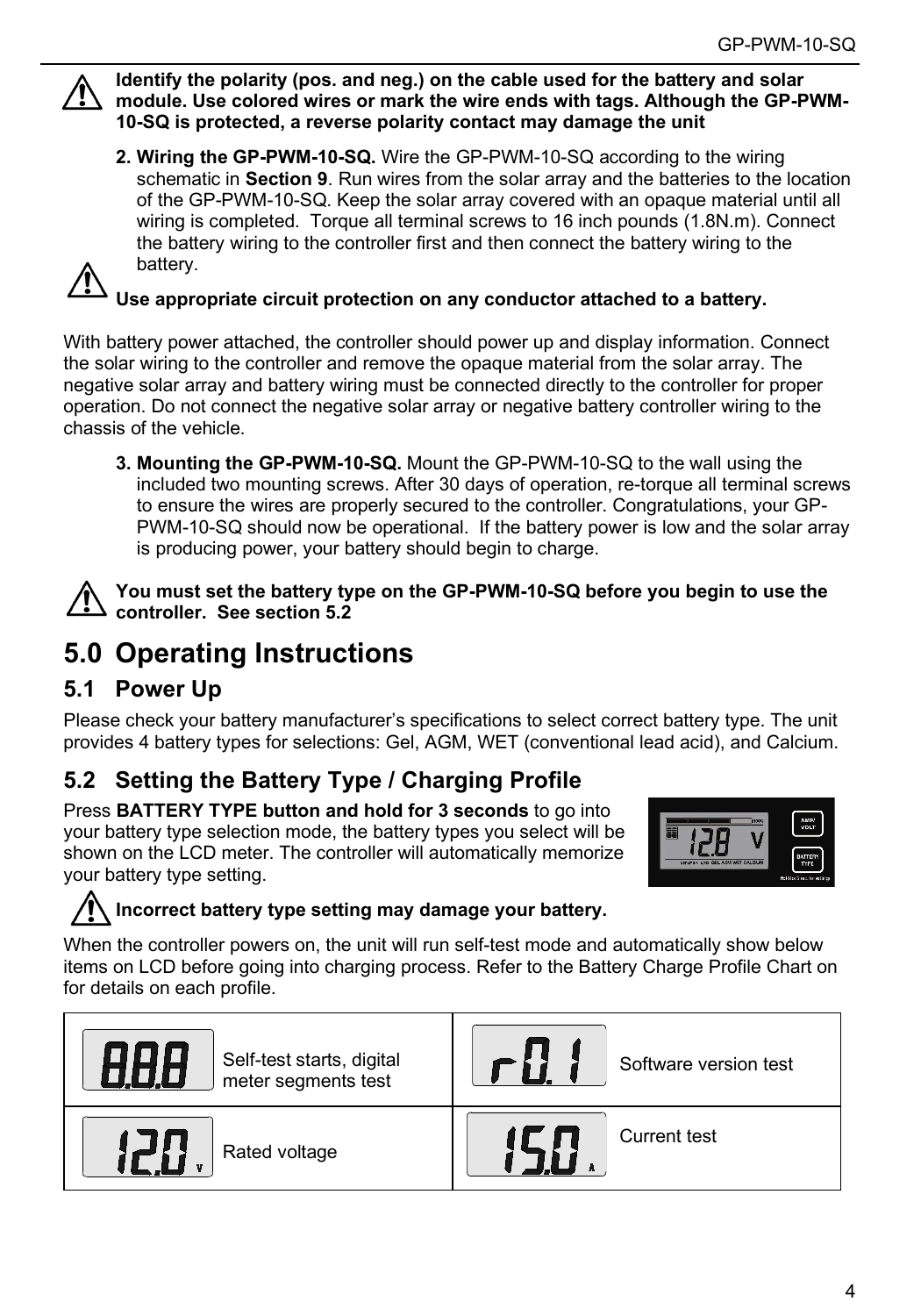After going into charging process, the LCD displays the charging states as below. Press **VOLT / AMP button** in sequence, the LCD will display in turn with Battery Voltage, Charging Current, Charged capacity (Amp-hour) and Battery Temperature (if external temperature sensor connected).

### **Battery Charge Profile Chart**

| The 6 LED's indicate the<br>charging status and the battery<br>condition |            |             | a an         |              |                            |            |  |
|--------------------------------------------------------------------------|------------|-------------|--------------|--------------|----------------------------|------------|--|
|                                                                          | <b>RED</b> | <b>BLUE</b> | <b>GREEN</b> | <b>GREEN</b> | YELLOW                     | <b>RED</b> |  |
| Solar Power Present- No<br>battery connected                             | <b>ON</b>  | OFF         | OFF          | OFF          | OFF                        | Flash      |  |
| Soft charging                                                            | ON         | Flash       | OFF          | OFF          | OFF                        | ON         |  |
| Bulk charging (Vb < 11.5V)                                               | <b>ON</b>  | ON          | <b>OFF</b>   | OFF          | <b>OFF</b>                 | ON         |  |
| Bulk charging $(11.5V < Vb < 12.5V)$                                     | ON         | ON          | <b>OFF</b>   | OFF          | ON                         | <b>OFF</b> |  |
| Bulk charging (Vb > 12.5V)                                               | ON         | ON          | OFF          | ON           | OFF                        | <b>OFF</b> |  |
| Absorption charging                                                      | <b>ON</b>  | ON          | <b>OFF</b>   | ON           | OFF                        | <b>OFF</b> |  |
| Float charging                                                           | <b>ON</b>  | <b>OFF</b>  | ON           | <b>OFF</b>   | <b>OFF</b>                 | <b>OFF</b> |  |
| Solar panel weak                                                         | Flash      | OFF         | <b>OFF</b>   |              | Subject to battery voltage |            |  |
| At night no charge                                                       | OFF        | OFF         | OFF          |              | Subject to battery voltage |            |  |

### **Wet Cell Battery Charging Algorithm**



**Auto Equalize:** The GP-PWM-10-SQ has an automatic equalize feature that will charge and recondition your batteries once a month at a higher voltage to ensure that any excess sulfation is

removed. This feature is recommended for Flooded batteries only. Check with your battery manufacturer. This feature is only available for wet cell or flooded batteries.

**Soft Charge**- When batteries suffer an over-discharge, the controller will softly ramp the battery voltage up to 10V.

**Bulk Charge**-Maximum current charging until batteries rise to Absorption level

**Absorption Charge-**Constant voltage charging and battery is over 85%

**Equalization Charge\***- Only for WET battery (Flooded lead acid) or Calcium battery type, when the battery is deeply drained below 10V, it will automatically run this stage to bring the internal cells as an equal states and fully complement the loss of capacity. (Gel and AGM battery do not run Equalization charge)

**Float Charge**-Battery is fully charged and maintained at a safe level. A fully charged battery has a voltage of more than 13.6 Volts.

### **Viewing the Controller display information**

| Solar Panel Abnormal Mode          | LCD<br>display | <b>LED</b> indication | <b>LCD backlight</b> |
|------------------------------------|----------------|-----------------------|----------------------|
| Solar panel weak                   |                | Flash                 | ΟN                   |
| Solar panel reverse connection     | P0             | Flash                 | Flash                |
| Solar panel over voltage (> 26.5V) | PAZ            | Flash                 | Flash                |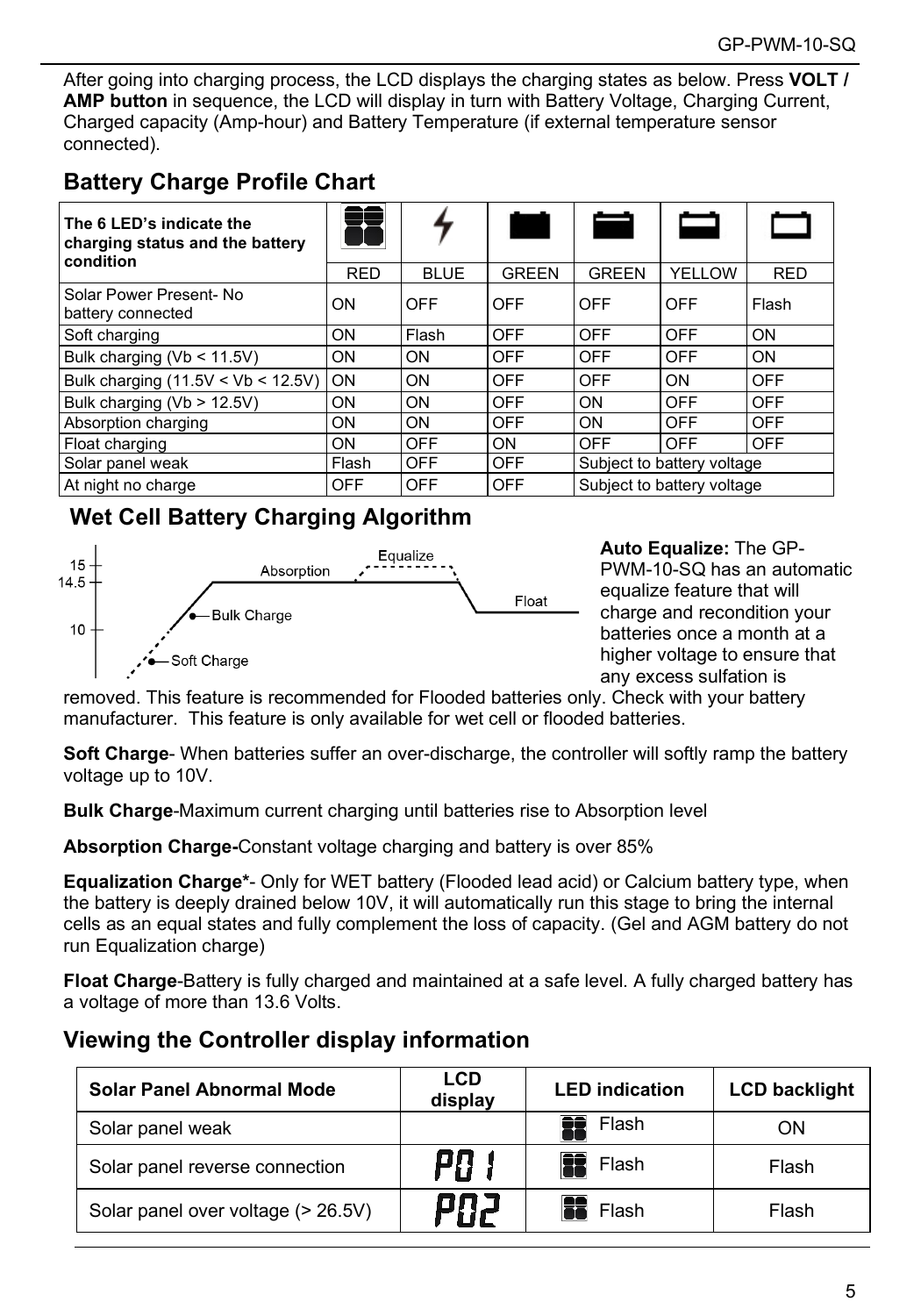| <b>Battery Abnormal</b><br>Mode           | <b>LCD</b><br>display | <b>LED</b> indication   |       |       | <b>LCD backlight</b> |
|-------------------------------------------|-----------------------|-------------------------|-------|-------|----------------------|
| Battery disconnected<br>or less than 3.0V | 60 I                  | Flash                   |       |       | Flash                |
| <b>Battery reverse</b><br>connection      | 602 S                 | Flash                   |       |       | Flash                |
| Battery over voltage<br>than $> 17.5V$    | 603                   | Flash<br>Flash<br>Flash |       |       | Flash                |
| Battery temperature<br>over 65C           | 604                   | Flash                   | Flash | Flash | Flash                |

| Solar Controller Abnormal Mode          | <b>LCD Display</b> | <b>LED</b> indication | <b>LCD backlight</b> |
|-----------------------------------------|--------------------|-----------------------|----------------------|
| The controller over temp.<br>protection | otF                |                       | Flash                |

# <span id="page-5-0"></span>**6.0 Frequently Asked Questions (FAQs)**

Visit gpelectric.com to read the Frequently Asked Questions section on our website.

# <span id="page-5-1"></span>**7.0 Troubleshooting**

## **7.1 Problems with the Display**

### **Display Reading:** Blank

**Time of Day:** Day / Night

#### **Possible Cause:**

(1) Battery or fuse connection and/or solar array connection (Daytime only).

(2) Battery or fuse connection (Night only).

### **How to tell:**

(1) & (2) Check the voltage at the controller battery terminals with a voltmeter and compare with a voltage reading at the battery terminals. If there is no voltage reading at the controller battery terminals, the problem is in the wiring between the battery and controller. If the battery voltage is lower than 6 volts the controller will not function. For the solar array, repeat steps 1 and 2 substituting all battery terminals with solar array terminals.

#### **Remedy:**

(1) & (2) Check all connections from the controller to the battery including checking for correct wire polarity. Check that all connections are clean, tight, and secure. Ensure the battery voltage is above 6 volts. Check the condition of the fuse.

## **7.2 Problems with Voltage**

## **Voltage Reading:** Inaccurate

**Time of Day:** Day / Night

### **Possible Cause:**

(1) Excessive voltage drop from batteries to controller due to loose connections, small wire gauge or both.

### **How to tell:**

(1) Check the voltage at the controller battery terminals with a voltmeter and compare with the voltage reading at the battery terminals. If there is a voltage discrepancy of more than 0.5 V, there is an excessive voltage drop.

### **Remedy:**

(1) Check all connections from the controller to the battery including checking for correct wire polarity. Check that all connections are clean, tight, and secure. Shorten the distance from the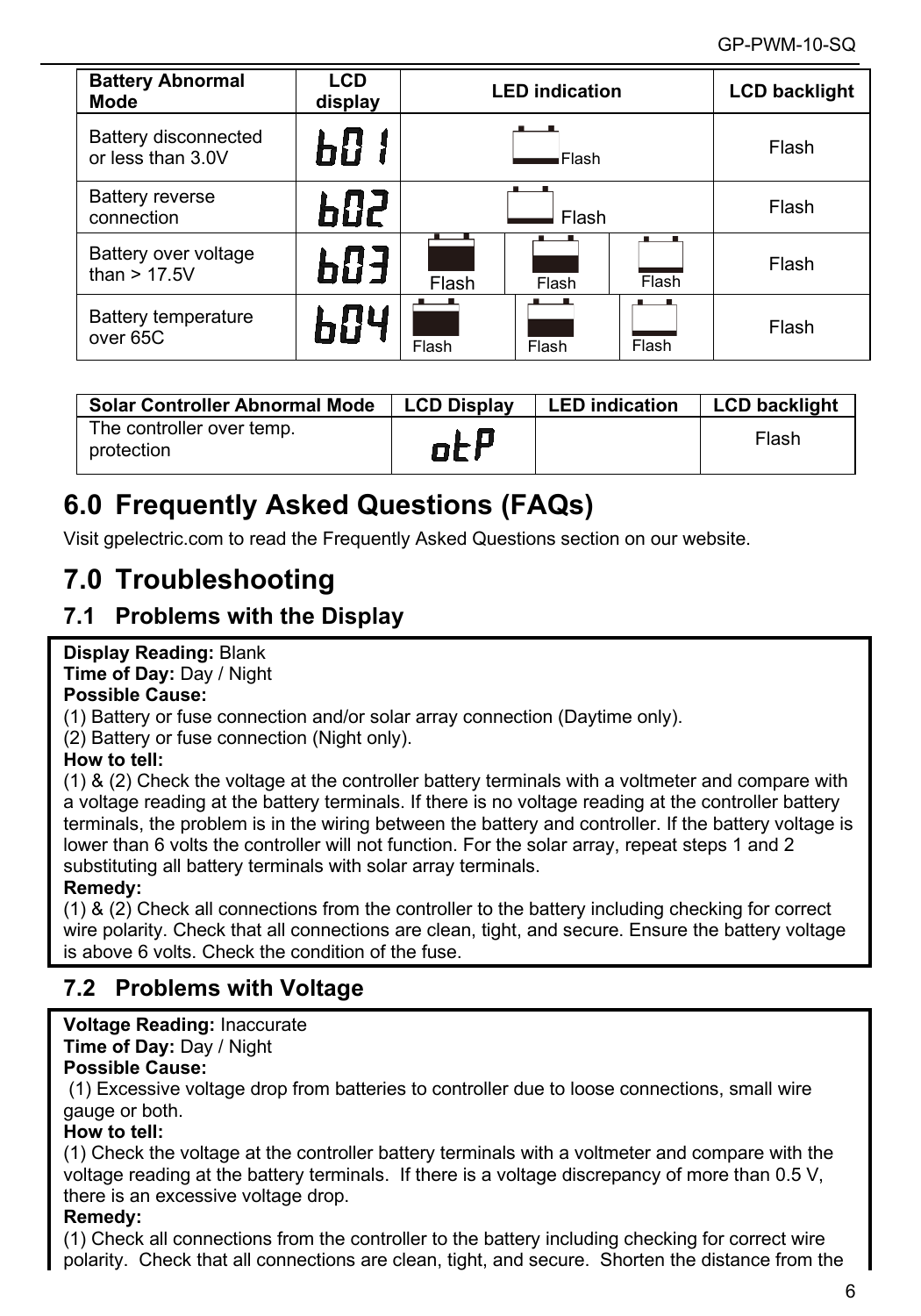controller to battery or obtain larger gauge wire. It is also possible to double up the existing gauge wire (i.e. two wire runs) to simulate a larger gauge wire.

### **7.3 Problems with Current**

### **Current Reading:** 0 A

**Time of Day:** Day, clear sunny skies

#### **Possible Cause:**

(1) Current is being limited below 1 Amp as per normal operation.

(2) Poor connection between solar array and controller.

#### **How to tell:**

(1) The State of Charge (SOC) screen is close to 100% and the Sun and Battery icon are present with an arrow between.

(2) With the solar array in sunlight, check the voltage at the controller solar array terminals with a voltmeter. If there is no reading at the controller solar array terminals, the problem is somewhere in the wiring from the solar array to the controller.

### **Remedy:**

(1) Check all connections from the controller to the array including checking for correct wire polarity. Check that all connections are clean, tight, and secure. Continue with the solutions below for additional help on low current readings.

## **7.4 Problems with Current 2**

### **Current Reading:** Less than expected

**Time of Day:** Day, clear sunny skies

#### **Possible Cause:**

(1) Current is being limited below 1 Amp as per normal operation.

(2) Incorrect series/parallel configuration and/or wiring connections and/or wire gauge.

(3) Dirty or shaded module or lack of sun.

(4) Blown diode in solar module when two or more modules are connected in parallel.

### **How to tell:**

(1) Battery State of Charge screen is close to 100% and the Sun and Battery icon are present with an arrow in between.

(2) Check that the modules and batteries are configured correctly and check wiring connections. (3) Modules look dirty, overhead object is shading modules or it is an overcast day in which a

shadow cannot be cast. **Note:** Avoid any shading no matter how small. An object as small as a broomstick held across the solar module may cause the power output to be cut to almost nil. Overcast days may also cut the power output of the module to almost nil.

(4) Disconnect one or both array wires from the controller. Take a voltage reading between the positive and negative array wire. A single 12 volt module should have an open circuit voltage between 17 and 22 volts. If you have more than one solar module, you will need to conduct this test between the positive and negative terminals of each module junction box with either the positive or negative wires disconnected from the terminal.

### **Remedy:**

(2) Reconnect in correct configuration. Tighten all connections. Check wire gauge and length of wire run. Refer to Suggested Minimum Wire Gauge in Section 4.

(3) Clean modules, clear obstruction or wait for conditions to clear.

(4) If the open circuit voltage of a non-connected 12 volt module is lower than the

manufacturer's specifications, the module may be faulty. Check for blown diodes in the solar module junction box, which may be shorting the power output of module.

# <span id="page-6-0"></span>**8.0 General Warranty**

Go Power! warrants the GP-PWM-10-SQ for a period of one (1) year from the date of purchase. This warranty is valid against defects in materials and workmanship for the one (1) year